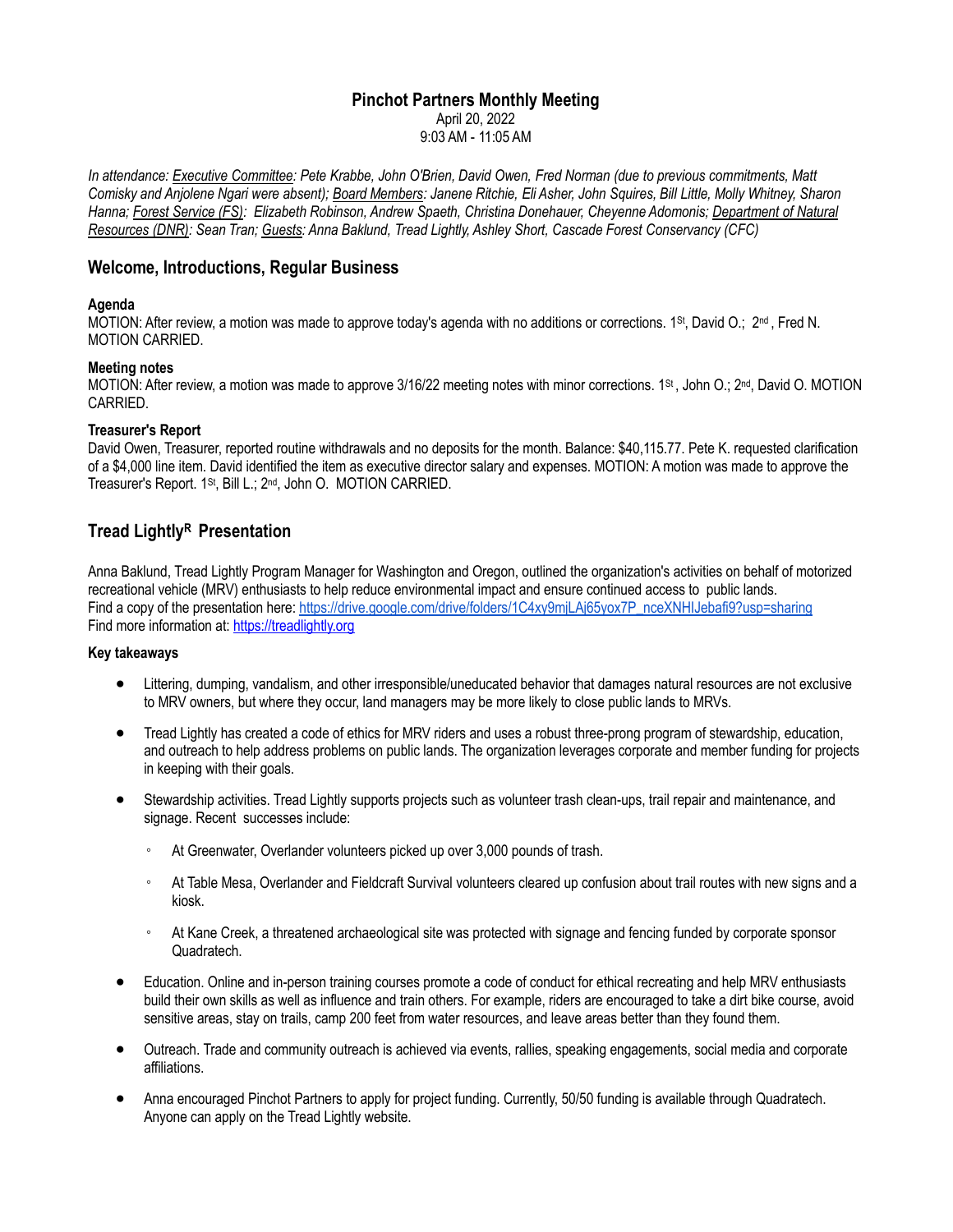### **Questions and Discussion**

**Signage opportunities**: Pete K. suggested the Randle Forest Service readerboard and trailhead kiosks for Tread Lightly outreach.

**Trail confrontations**: John S. asked how Anna deals with MRV owners who resent correction by others. Her advice: "Never endanger yourself." Instead of a direct confrontation, she advised asking questions such as, 'Hey, did you know that off-trail riding can do this or that damage? Could we clear this fallen tree to make it easier to stay on the trail?"

**E-Bikes**: Eli A. asked about e-bikes and whether they would have different trail access rules. According to Anna, each land manager makes that decision. On the GP, access is limited to motorized vehicle trails, according to new FS guidance. Find it here: <https://www.fs.usda.gov/detailfull/giffordpinchot/home/?cid=stelprdb5289777&width=full

**Collaboration**: Elizabeth R. indicated that tight funding has caused recreation to take a lower priority and Nikia H. is very interested in potential collaboration with Tread Lightly.

**Adaptation**: Sharon H. suggested that the Tread Lightly model could be adapted for Pinchot Partners.

## **Forest Service Update**

Delivered by Elizabeth Robinson, filling in for Nikia Hernandez who had a conflicting appointment.

**Yellow Jacket.** All specialists' reports are now in for the Environmental Assessment and will be posted as they are ready at https://www.fs.usda.gov/projects/giffordpinchot/landmanagement/projects . Elizabeth gave the Partners the following rough timetable for sign-off:

- June: 30-day public notice for comments
- Early August: Revised EA addressing comments out for 45-day review/comments.
- December: Sign-off.

Skate Creek. A first EA informational session will be conducted by Nikia H. on May 10<sup>th</sup>. He will outline the general framework for the NFS team. Elizabeth will advise about time and location.

#### **New Hires**

- Recreation: Casey Smith, currently with Umpqua NF, joins the recreation staff in May. Her skill set includes e-bike experience.
- Silvaculture: Allan Shieksley joins other foresters and will report to Cheyenne A.
- Presale: Grayson Bacon joins the presale crew.
- Law Enforcement: Miles Stipic is now on the job after completing his training. Captain Joe Cook is moving on
- Surge Positions are open for temporary workers via federal infrastructure funding.

**Firewise Presentation**. The FS will host a community meeting on fire prevention practices at the Packwood Fire Department on Thursday, April 28.

**Packwood Trails Association**. Nikia will receive a presentation from the group this month.

**Return to Office Policy**. Implementation begins June 6th. Each employee will agree to follow a specified home/office schedule.

#### **Discussion and Questions**

**Pinchot Partners in-person meeting.** John S. asked if our May 18 meeting could be held at the FS office. Elizabeth will check room availability. (That's Eruption Day.)

**FS Road 52.** John S. asked when the road will be open. Elizabeth says that most of the FS road crew positions have now been filled so opening could be soon. Anna B asked if Sheryl Hall and the Packwood Trash Force could be allowed to do a clean-up before the road is open. Elizabeth will check.

**Housing for NFS workers.** Pete asked if housing shortages could be addressed by hiring more locals who already have homes. Elizabeth R. says FS hiring practices take longer than many locals can wait. None have applied for permanent FS positions.

**Temporary positions.** Elizabeth says temporary positions are more suitable for local hires and requested the Partner's help with community outreach. She recalled Bob Guenther's suggestion that the Partners support local training in rudimentary forestry skills.